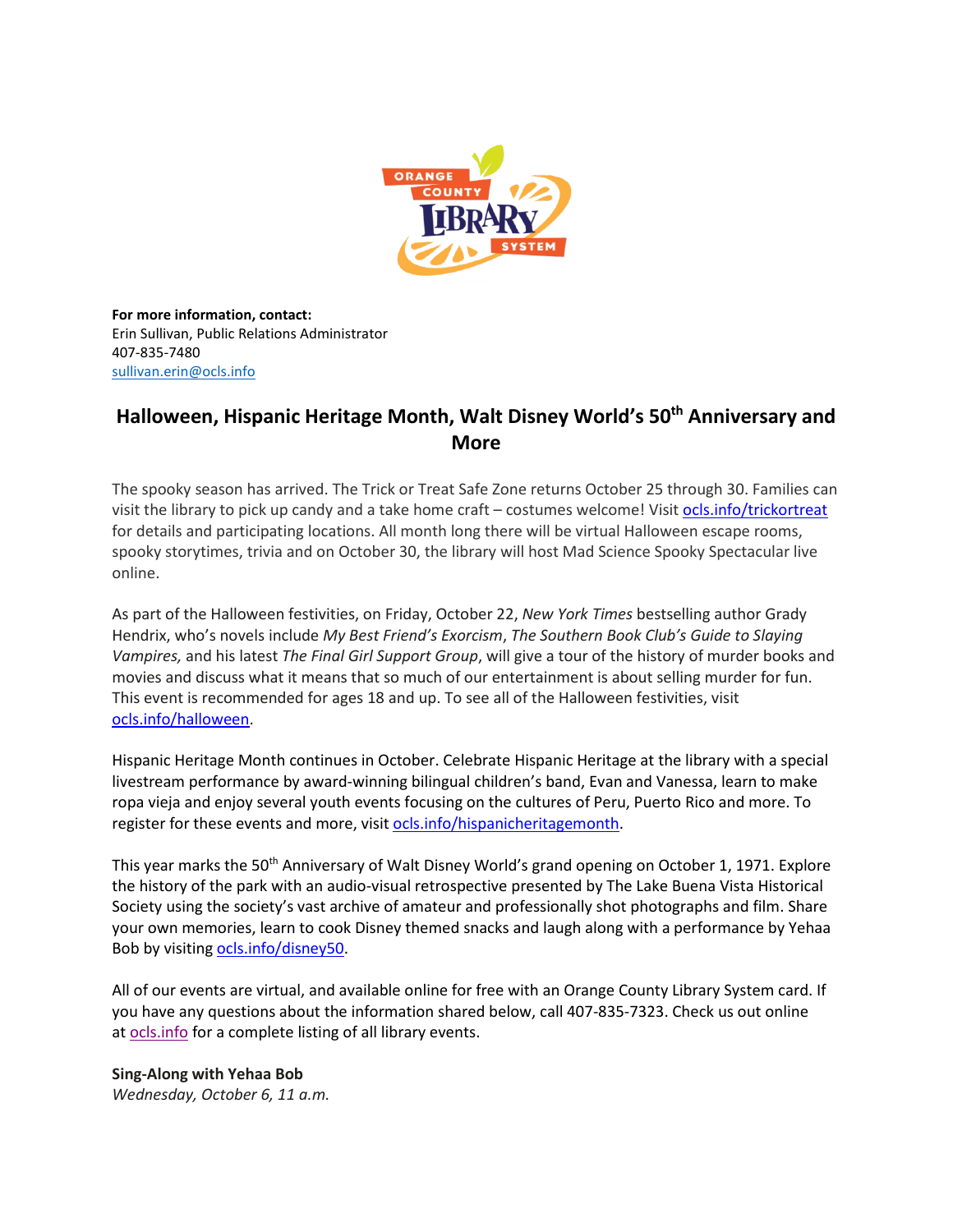Sing along, clap along and laugh along with one of America's funniest entertainers, Yehaa Bob! Recommended for families with children ages 3–5.

#### **Little Chef: Hakuna Frittatas**

Friday, October 8, 10 a.m. It's our problem-free, fun recipe! Call in your caregiver to create a delicious crustless quiche to celebrate Walt Disney World's 50<sup>th</sup> Anniversary.

#### **In-Person: Wildflower Garden Grand Opening StoryWalk**

*Saturday, October 9, 10 a.m.–Noon*  Calling all nature lovers! Celebrate the grand opening of the West Oaks Wildflower Garden with a StoryWalk and fun take-home crafts for families. Drop-in anytime between 10 a.m. and Noon.

#### **Cuisine Corner: Ropa Vieja**

West Oaks Branch

*Wednesday, October 13, 6 p.m.* 

Celebrate Hispanic Heritage Month by learning how to make ropa vieja. Yamira Lee Johnson, head chef and founder of Breaking Bread with Mira, shows us how to prepare this traditional Cuban, Puerto Rican and Dominican Republic dish made with shredded flank steak and vegetables.

#### **Hispanic Heritage Livestream Featuring Evan and Vanessa**

*Thursday, October 14, 7 p.m.* 

Tune in and listen to peaceful music from the award-winning bilingual children's band Evan and Vanessa, recently named one of the "Best New Latin Kid's Music Groups" by Billboard.com. Recommended for families.

## **A 50 Year Walt Disney World Retrospective Presented by The Lake Buena Vista Historical Society**

*Saturday, October 16, 11 a.m.* 

Enjoy an exciting audiovisual retrospective of 50 years at Walt Disney World. Experience this unique look using The Lake Buena Vista Historical Society's vast collection of amateur and professionally shot slides and films.

#### **Grady Hendrix: The Final Girl Support Group**

*Friday, October 22, 9 p.m.* 

Grady Hendrix, *New York Times* bestselling author, gives you a guided tour of the history of murder books and movies and discusses what it means that so much of our entertainment is about selling murder for fun. Registration required. Recommended for ages 18 and up.

#### **In-Person: Library Pop-up: Horizon West: Spooky StoryWalk**

Southwest Branch

*Saturday, October 23, 6–9 p.m.* 

StoryWalk is a way to enjoy the benefits of reading and the outdoors at the same time. Be sure to bring your flashlights and courage for this spooky edition!

#### **Trick or Treat Safe Zone**

#### *October 25–30*

Enjoy Halloween fun for an entire week with the library starting Monday, October 25 through Saturday, October 30. Pick up take-home crafts and candy all week long at select library locations! Costumes are